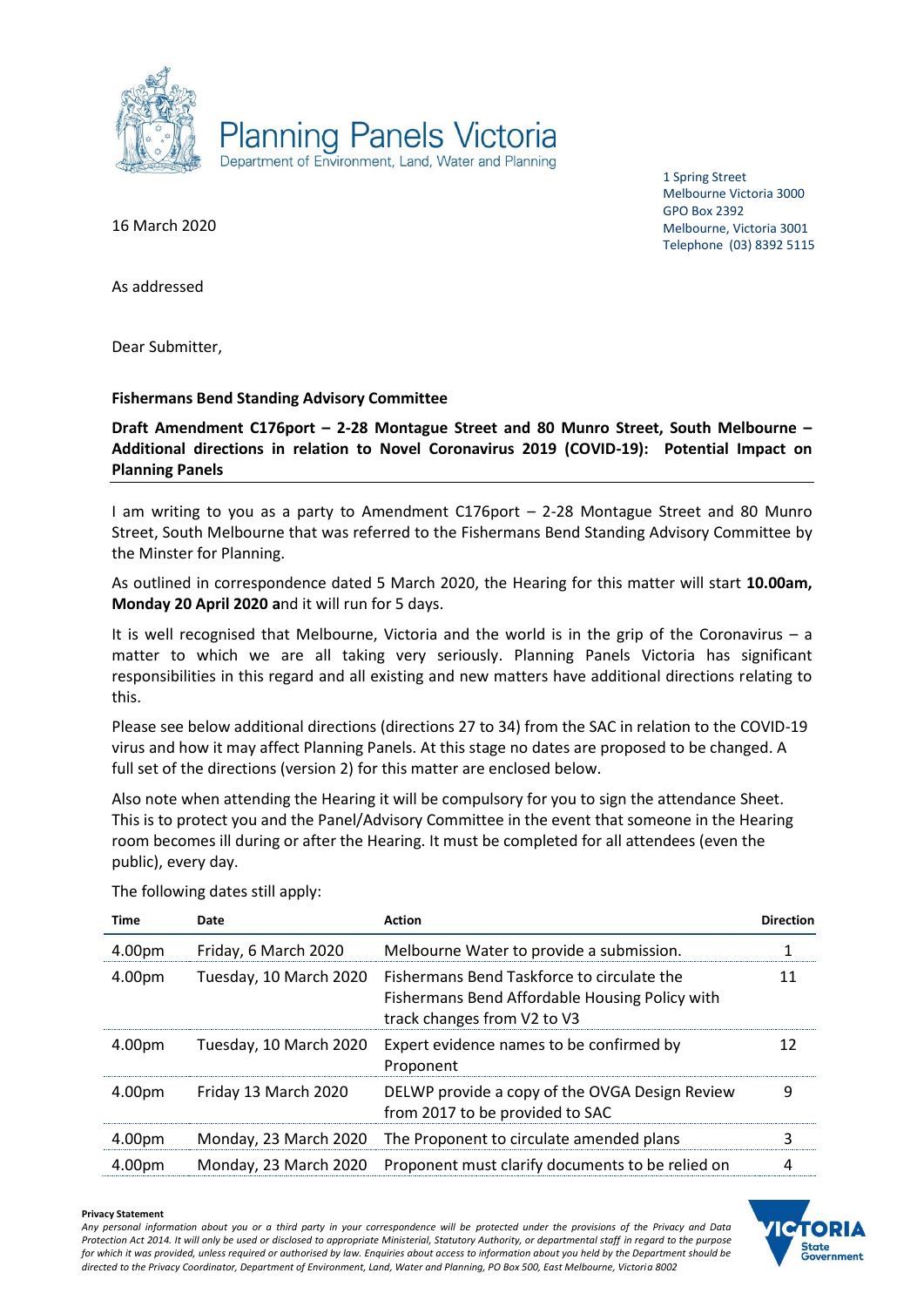| <b>Time</b> | Date                   | <b>Action</b>                                                                                                                      | <b>Direction</b> |
|-------------|------------------------|------------------------------------------------------------------------------------------------------------------------------------|------------------|
| 4.00pm      | Monday, 30 March 2020  | Vantage points to be advised to DELWP for use in 3D<br>modelling/images                                                            | 16               |
| 4.00pm      | Thursday, 9 April 2020 | Expert evidence to be circulated                                                                                                   | 14               |
| 4.00pm      | Tuesday, 14 April 2020 | DELWP to circulate a statement identifying points of<br>agreement and disagreement                                                 | 5                |
| 4.00pm      | Tuesday, 14 April 2020 | DELWP to circulate a track changes version of the<br>Incorporated Document with points of agreement<br>and disagreement identified | 6                |
| 4.00pm      | Tuesday, 14 April 2020 | DELWP to circulate its Part A submission                                                                                           | 8                |
| 4.00pm      | Tuesday, 14 April 2020 | Fishermans Bend Taskforce to circulate an outline of<br>its submission and an update, if any, on ICPs or<br><b>Precinct Plans</b>  | 10               |
| 10.00am     | Monday, 20 April 2020  | Hearing commences                                                                                                                  |                  |

The SAC made no declarations.

If you have questions, please contact Ms Amy Selvaraj at Planning Panels Victoria at [planning.panels@delwp.vic.gov.au.](mailto:planning.panels@delwp.vic.gov.au)

Yours sincerely,

Muholas Winburk

**Nick Wimbush** Co-Chair, Fishermans Bend Standing Advisory Committee

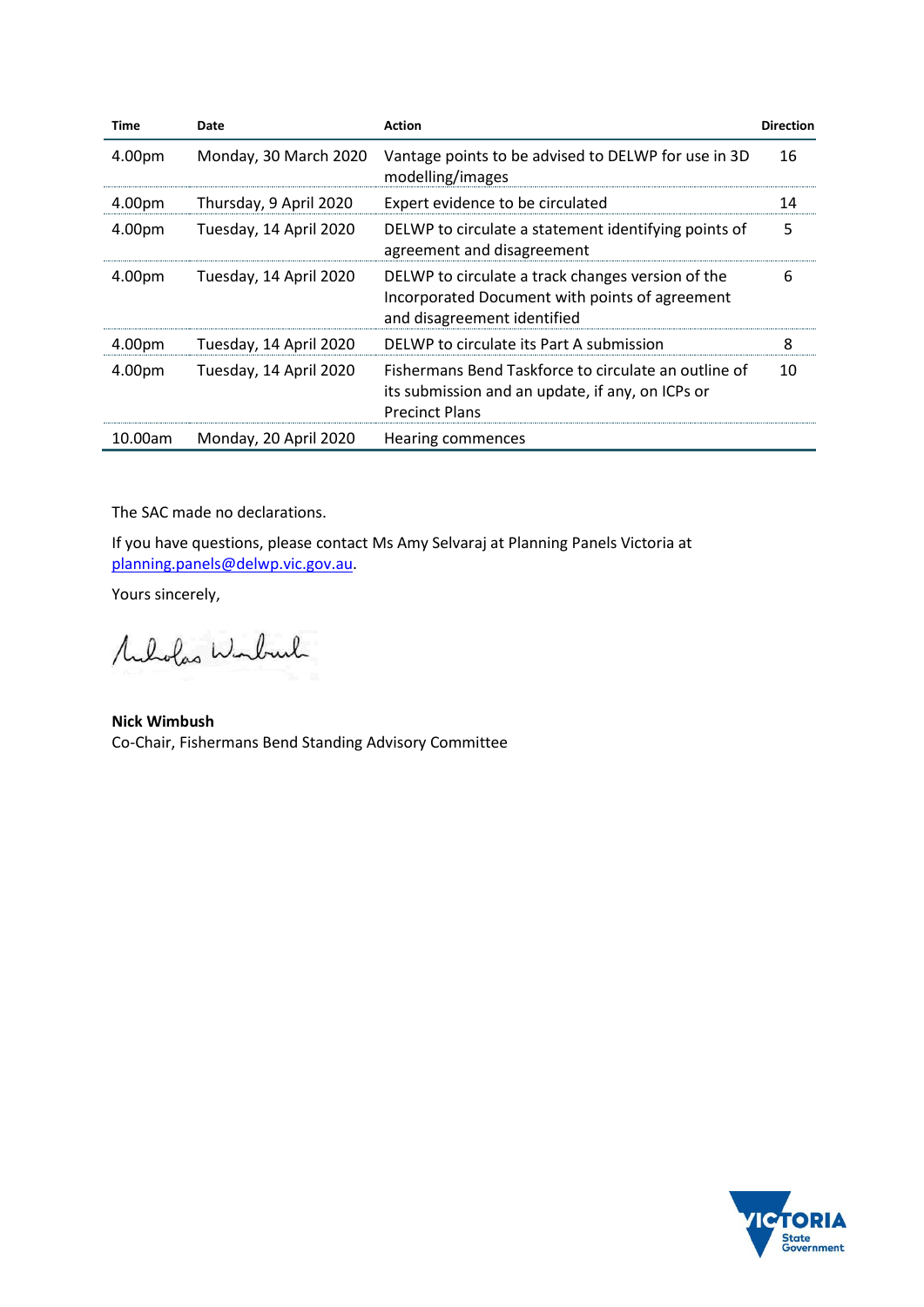**Draft Amendment C176port – 2-28 Montague Street and 80 Munro Street, South Melbourne**

## **Version 2 – 16 March 2020**

# **Before the Hearing**

## **Leave to make late submission**

1. If it wishes to make a submission, Melbourne Water must provide such submission to DELWP with copies to parties on the attached distribution list by **4.00pm on Friday Monday, 30 March 2020**.

## **Parties to meet**

2. At the Directions Hearing parties indicated they are willing to meet to discuss points of agreement and disagreement around the design for the site. Such meetings should be coordinated by DELWP.

### **Circulation of Documents**

- 3. By no later than **4.00pm Monday 23 March 2020** Gurner 2-28 Montague Street Pty Ltd (the Proponent) should circulate to the SAC and parties revised plans for the future development of the site; including 3D images of the revised proposal.
- 4. At the same time, by **4.00pm Monday 23 March 2020**, the Proponent should provide a statement clarifying the status of plans, documents and supplementary information that has been previously provided; and specifically identify which, if any, are to be relied on.
- 5. Following the meeting(s) in Direction 2, the Panel directs that a statement of points of agreement and outstanding disagreement should be circulated to the Panel by DELWP by **4.00pm on Tuesday 14 April 2020.**
- 6. A revised, track changes version of the Incorporated Document should be circulated by DELWP by **4.00pm on Tuesday 14 April 2020** incorporating comments and points of agreement and nonagreement by parties. This version should use the version circulated by DELWP on Thursday 27 February 2020 as the base.
- 7. Documents should be circulated electronically, and hard copy materials should only be provided in exceptional circumstances.

## **DELWP Part A submission**

- 8. DELWP must circulate a Part A submission to parties on the distribution list by **4.00pm on Tuesday 14 April 2020** that includes:
	- a) background to the Amendment including chronology of events
	- b) strategic context and assessment including an assessment of the proposal against the planning scheme and in particular the planning controls introduced by Amendment GC81 and the objectives of the Fishermans Bend Framework Plan
	- c) issues identified in submissions
	- d) any suggested changes to the draft Amendment in response to submissions
	- e) an overview of surrounding development applications approved and proposed (general descriptions within a reasonable distance; copies of planning permits not required)
	- f) commentary on the appropriateness of proposed development contributions and the methods to secure them

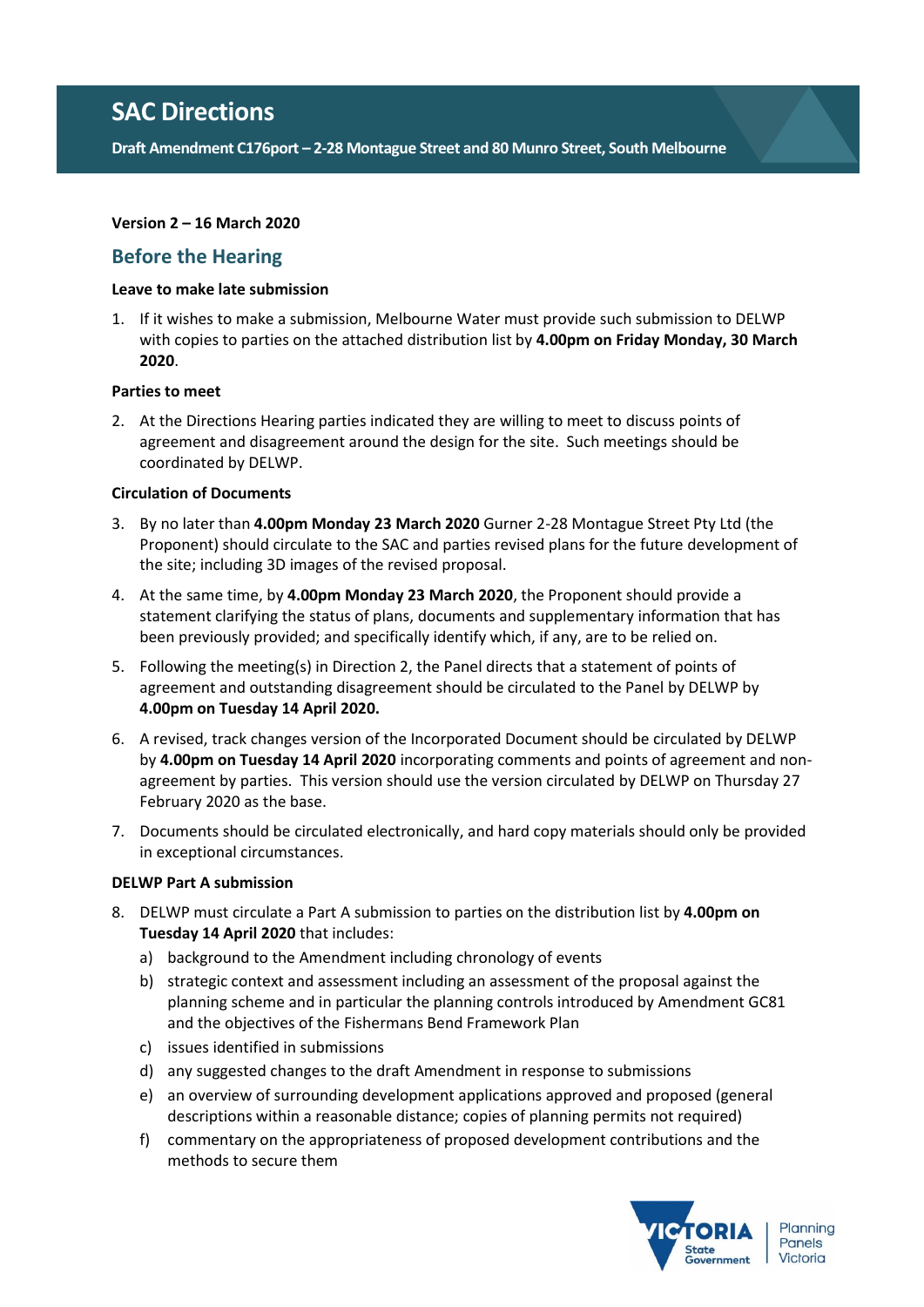9. DELWP should provide a copy of the OVGA Design Review of the earlier proposal for this site from 2017 to the SAC by **4.00pm on Friday 13 March 2020**.

#### **Fishermans Bend Taskforce**

- 10. By **4.00pm on Tuesday 14 April 2020** the Taskforce should circulate an outline of its submission to the Hearing including a statement with an update on progress (if any) of relevant Infrastructure Contribution Plans, Precinct Plans or other relevant strategic documents.
- 11. The SAC understands a draft *Fishermans Bend Affordable Housing Policy* was tabled in the Tranche 1 - Site 6 – 203-205 Normanby Road hearing on 2 March 2020. This document will also need to be tabled in this Hearing; the Taskforce should provide to parties an explanation of the difference (perhaps via track changes) between Version 2 and Version 3 of this document by **4.00pm on Tuesday 10 March 2020**.

#### **Witness reports**

- 12. The Proponent should provide a list of names and areas of expertise of experts by **4.00pm on Tuesday 10 March 2020.**
- 13. A witness report must:
	- a) comply with the Guide to Expert Evidence [\(https://www.planning.vic.gov.au/panels-and](https://www.planning.vic.gov.au/panels-and-committees/planning-panel-guides)[committees/planning-panel-guides\)](https://www.planning.vic.gov.au/panels-and-committees/planning-panel-guides)
	- b) not refer to any individual submitter by name if necessary, submitters should be referred to by submission number
	- c) be provided to the Panel as an unlocked document.
- 14. Parties must circulate their witness reports to parties on the distribution list by **4.00pm on Thursday 9 April 2020**.

#### **Meeting of experts**

15. At this stage only the Proponent is calling expert evidence, but a number of parties have reserved the right to call evidence in the light of amended plans. If additional evidence is adduced the SAC will provide further directions on expert meetings.

#### **Vantage Points**

16. By no later than **4.00pm on Monday 30 March 2020** the SAC and parties should advise DELWP of particular vantage point of interest for use in the 3D model in the Hearing and for site inspections.

## **At the Hearing**

#### **Submissions and information**

- 17. The Proponent must provide digital files of the amended plans so that DELWP updates the 3D Urban Circus modelling for use in the Hearing.
- 18. Parties should present material at the Hearing electronically. Electronic information presented at the Hearing must be:
	- a) circulated to parties on the distribution list by 10.00am on the morning the information is to be presented
	- b) brought to the Hearing Room on a USB stick in a clearly marked folder half an hour before the start of the day's hearing, to allow it to be uploaded onto the Hearing Room laptop.
- 19. After presenting to the Panel, submissions (preferably in MS Word) should be emailed to [planning.panels@delwp.vic.gov.au](mailto:planning.panels@delwp.vic.gov.au) as an unlocked document.
- 20. All information presented at the Hearing is a public document unless the Panel directs otherwise.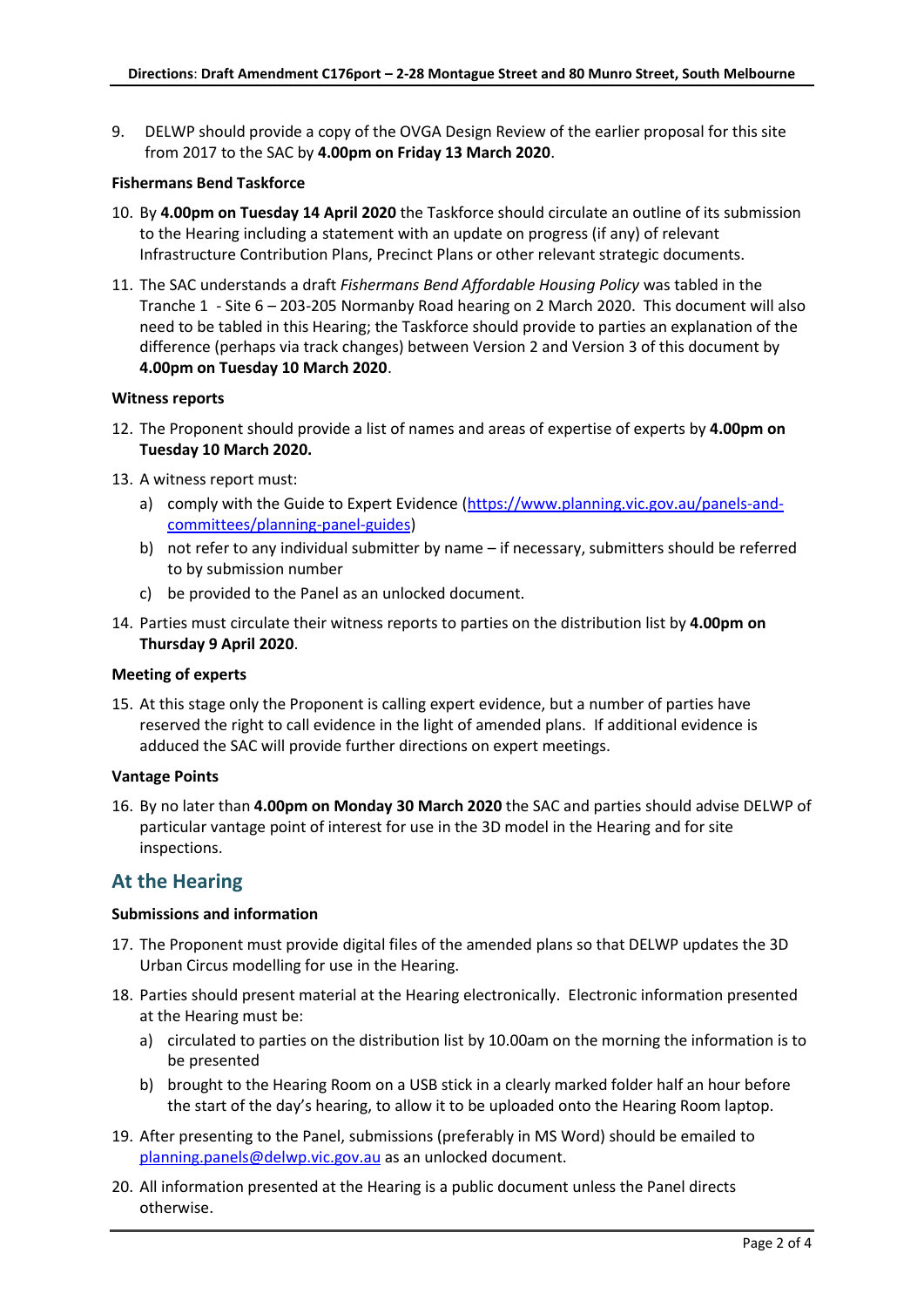## **DELWP Part B submission**

21. At the Hearing DELWP must provide a Part B submission that includes:

- a) A response to the evidence circulated; and
- b) DELWPs final position on the draft amendment and development proposal.

## **Proponent Submission**

22. At the Hearing, the Proponent must provide:

- a) a detailed response to submissions including that of the Fishermans Bend Task Force and the City of Port Phillip
- b) a detailed assessment of the proposal against relevant planning policy in the planning scheme
- c) a detailed assessment and response against the relevant decision guidelines in the zone and overlay controls in the planning scheme
- d) advice on what legal instruments or planning scheme provisions will be used to deliver commitments made for the proposal, such as affordable housing contributions for example

## **General**

## **Issues**

- 23. As discussed at the Directions Hearing the SAC raises the following issues on a without prejudice basis as issues that would appear to be relevant to the draft Amendment and proposal:
	- a) Consistency of the proposal (height and building typology) with the planning scheme including the Fishermans Bend Framework Plan, policy and the provisions of the zone and DDO30
	- b) Whether the proposal meets the dwelling mix objectives in the plannig scheme
	- c) The definition of employment uses and floorspace provision; are serviced apartments an employment use?
	- d) The provision of affordabe housing and separate entrances for same
	- e) Parking provision and consistency with policy.
- 24. There are many issues of detail which will need to be addressed such as those raised in the Taskforce referral response; some of these will be contingent on the amended plans to be provided by the Proponent.

## **Other sites in Fishermans Bend**

- 25. The SAC as a whole will be attempting to ensure that relevant material is shared across the particular site sub-committees to ensure a body of knowledge develops and is shared whilst preserving the procedural fairness rights of individual site proponents.
- 26. As reports are submitted to the Minister for Planning, the SAC will liaise with DELWP to ensure the findings of the SAC are available as soon as possible; without limiting the Minister's discretion to release such reports.

## **Novel Coronavirus 2019 (COVID-19):**

## **Advice from Health Authorities**

27. You should monitor the advice from health authorities on COVID-19 at <https://www.dhhs.vic.gov.au/coronavirus>